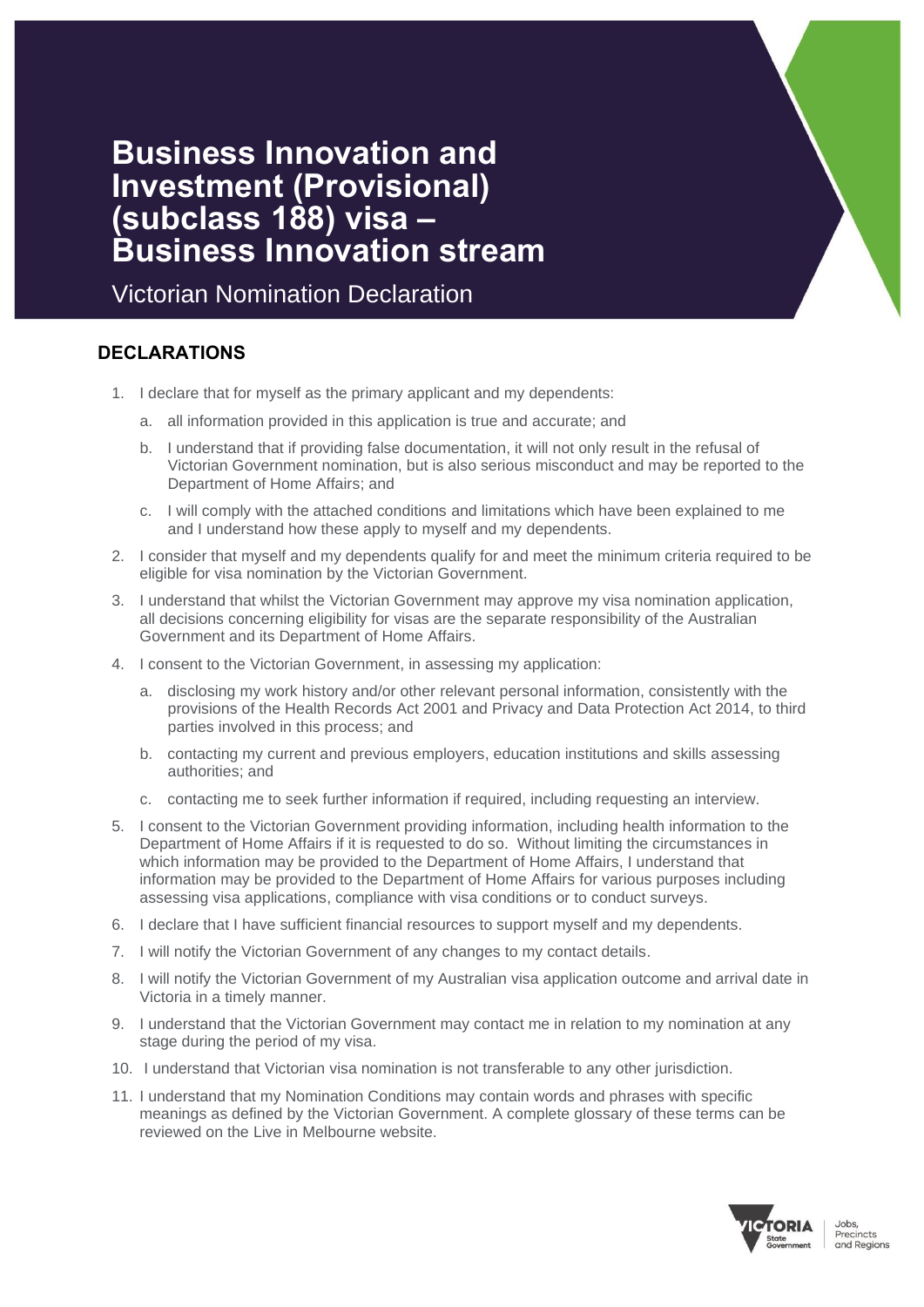#### **LIMITATIONS**

- 1. Visa nomination is only one element of obtaining an Australian visa under the Skill stream of the Australian Government's Migration Program.
- 2. The Australian Government, not the States or Territories, has sole responsibility for approving visas to enter or stay in Australia.
- 3. The Victorian Government is not responsible for finding employment, accommodation, or providing financial or establishment assistance to me or my dependents.
- 4. Approval of visa nomination by the Victorian Government does not imply that a visa application will be approved by the Australian Government.
- 5. The Victorian Government has no legal authority to deal with visa matters and will not advocate to the Department of Home Affairs or the Administrative Appeals Tribunal on behalf of the applicant.
- 6. The Victorian Government does not endorse any investment made, or any business activity undertaken, by the applicant nor does it accept liability for any financial loss, cost or expense incurred as a result of any business decision, business activities or investments made by any person in any way connected with this application, or otherwise.
- 7. While every effort is made to ensure all application forms and publicly available information remain current and accurate, Victorian Government staff are not liable for any inaccuracies or omissions in any information provided.

### **NOMINATION CONDITIONS**

I understand that if my Victorian nomination application is successful, and I am granted a Business Innovation and Investment (Provisional) (subclass 188) visa - Business Innovation stream by the Australian Government, Victorian nomination will be provided with the following conditions:

- 1. I understand that I must employ at least 2 eligible full-time employees in my Victorian business for a minimum of 24 months. I am exempt from this requirement if:
	- a. My eligible business records a turnover of at least \$A 1 million per 12 months, over a consecutive 24-month period immediately before the lodgement of my Business Innovation and Investment (Permanent) visa (subclass 888) nomination application.
- 2. I understand that my proposed business must contribute to either Product or Process innovation in Victoria.
- 3. I understand that if I decide to change my business activity that was proposed in my provisional visa nomination application, I must seek advice from the Victorian Government's Skilled and Business Migration Program prior to undertaking this business activity.
- 4. I will establish a residence and reside in Victoria to the exclusion of all other Australian States and Territories.
- 5. I understand that these Nomination Conditions will also apply to any subclass 188 visa that I hold in the Business Innovation Extension stream.
- 6. I acknowledge that, without express written consent from the Victorian Government, failure to comply with the above conditions may result in the withdrawal of Victorian Government nomination for the applicant's visa.

#### **Privacy Statement**

The Department of Jobs, Precincts and Regions (DJPR) is committed to protecting personal information provided by you in accordance with the principles of the Victorian privacy laws. The information you provide will be used to manage the terms and conditions of your application, provide you with information about any changes to approval terms and conditions or fees, provide reminders for renewal,